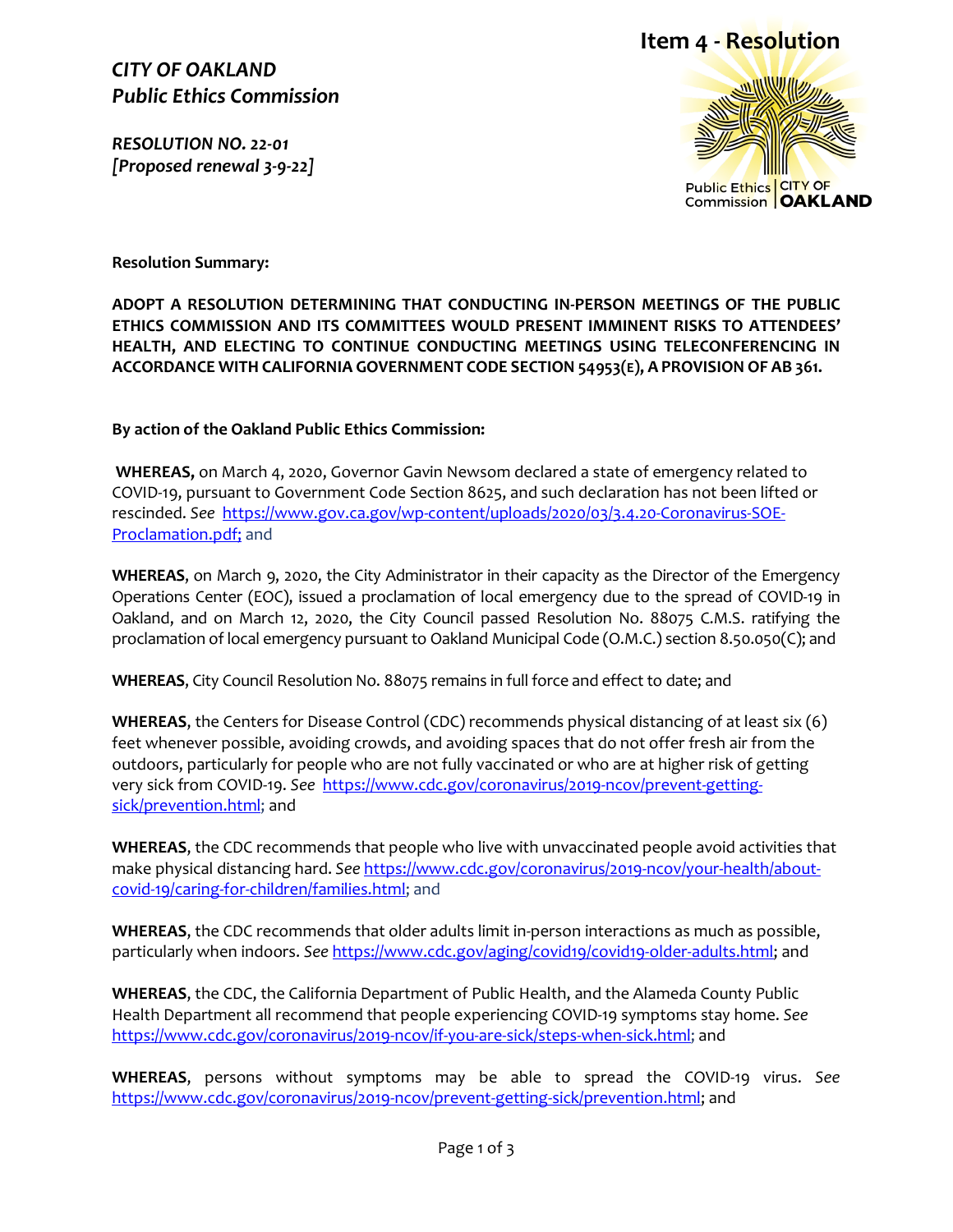### *CITY OF OAKLAND Public Ethics Commission*

*RESOLUTION NO. 22-01 [Proposed renewal 3-9-22]* 





**WHEREAS**, fully vaccinated persons who become infected with the COVID-19 Delta variant can spread the virus to others. *See* [https://www.cdc.gov/coronavirus/2019-ncov/vaccines/fully](https://www.cdc.gov/coronavirus/2019-ncov/vaccines/fully-vaccinated.html)[vaccinated.html;](https://www.cdc.gov/coronavirus/2019-ncov/vaccines/fully-vaccinated.html) and

**WHEREAS**, the City's public-meeting facilities are indoor facilities that do not ensure circulation of fresh/outdoor air, particularly during periods of cold and/or rainy weather, and were not designed to ensure that attendees can remain six (6) feet apart; and

**WHEREAS,** holding in-person meetings would encourage community members to come to City facilities to participate in local government, and some of them would be at high risk of getting very sick from COVID-19 and/or would live with someone who is at high risk; and

**WHEREAS,** in-person meetings would tempt community members who are experiencing COVID-19 symptoms to leave their homes in order to come to City facilities and participate in local government; and

**WHEREAS,** attendees would use ride-share services and/or public transit to travel to in-person meetings, thereby putting them in close and prolonged contact with additional people outside of their households;

#### **Now therefore be it:**

**RESOLVED:** that the Public Ethics Commission finds and determines that the foregoing recitals are true and correct and hereby adopts and incorporates them into this Resolution; and

**RESOLVED:** that, based on these determinations and consistent with federal, state and local health guidance, the Public Ethics Commission determines that conducting in-person meetings would pose imminent risks to the health of attendees; and

**RESOLVED:** that the Public Ethics Commission firmly believes that the community's health and safety and the community's right to participate in local government, are both critically important, and is committed to balancing the two by continuing to use teleconferencing to conduct public meetings, in accordance with California Government Code Section 54953(e), a provision of AB-361; and

**RESOLVED:** that the Public Ethics Commission and its committees will meet by teleconference this month and will renew these (or similar) findings at least every thirty (30) days in accordance with California Government Code section 54953(e) until the state of emergency related to COVID-19 has been lifted, or the Public Ethics Commission finds that in-person meetings no longer pose imminent risks to the health of attendees, whichever occurs first.